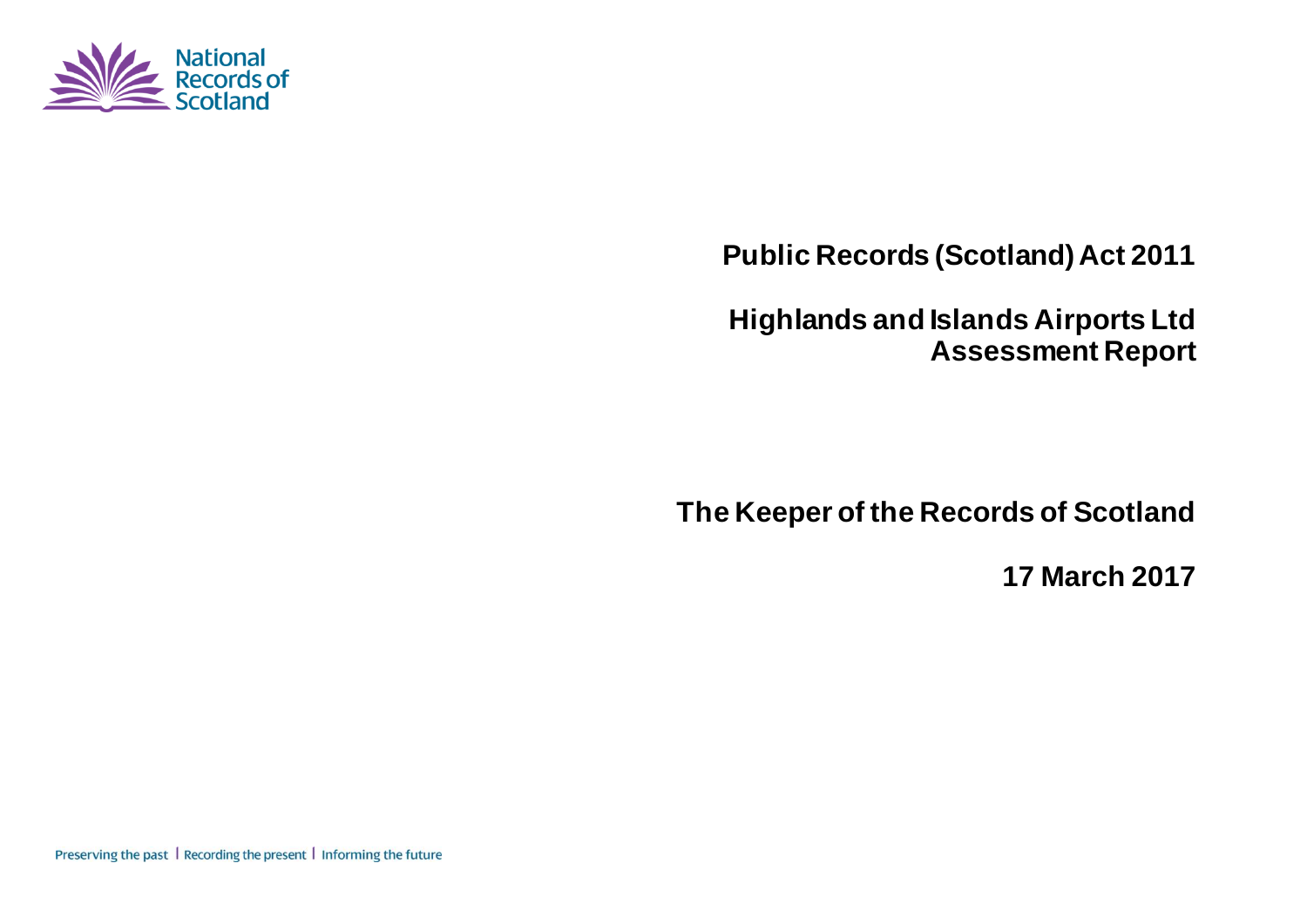#### **Contents**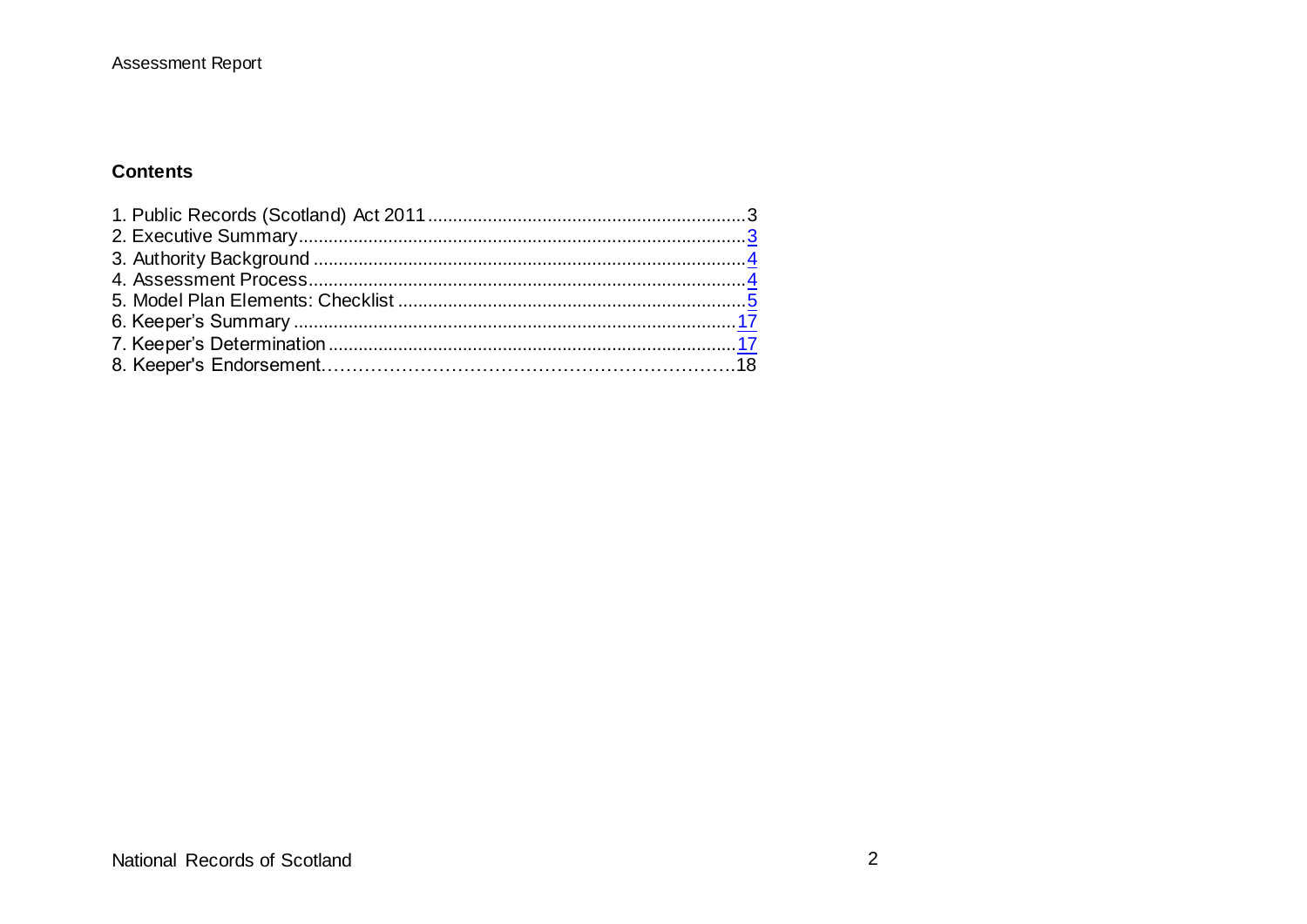### **1. Public Records (Scotland) Act 2011**

The Public Records (Scotland) Act 2011 (the Act) received Royal assent on 20 April 2011. It is the first new public records legislation in Scotland since 1937 and came fully into force on 1 January 2013. Its primary aim is to promote efficient and accountable record keeping by named Scottish public authorities.

The Act has its origins in *The Historical Abuse Systemic Review: Residential Schools and Children's Homes in Scotland 1950-1995* (The Shaw Report) published in 2007. The Shaw Report recorded how its investigations were hampered by poor record keeping and found that thousands of records had been created, but were then lost due to an inadequate legislative framework and poor records management. Crucially, it demonstrated how former residents of children's homes were denied access to information about their formative years. The Shaw Report demonstrated that management of records in all formats (paper and electronic) is not just a bureaucratic process, but central to good governance and should not be ignored. A follow-up review of public records legislation by the Keeper of the Records of Scotland (the Keeper) found further evidence of poor records management across the public sector. This resulted in the passage of the Act by the Scottish Parliament in March 2011.

The Act requires a named authority to prepare and implement a records management plan (RMP) which must set out proper arrangements for the management of its records. A plan must clearly describe the way the authority cares for the records that it creates, in any format, whilst carrying out its business activities. The RMP must be agreed with the Keeper and regularly reviewed.

#### **2. Executive Summary**

This report sets out the findings of the Keeper's assessment of the RMP of Highlands and Islands Airports Ltd by the Public Records (Scotland) Act 2011 Assessment Team following its submission to the Keeper on 22 April 2016*.*

The assessment considered whether the RMP of Highlands and Islands Airports Ltd was developed with proper regard to the 14 elements of the Keeper's statutory Model Records Management Plan (the Model Plan) under section 8(3) of the Act, and whether in this respect it complies with it and the specific requirements of the Act.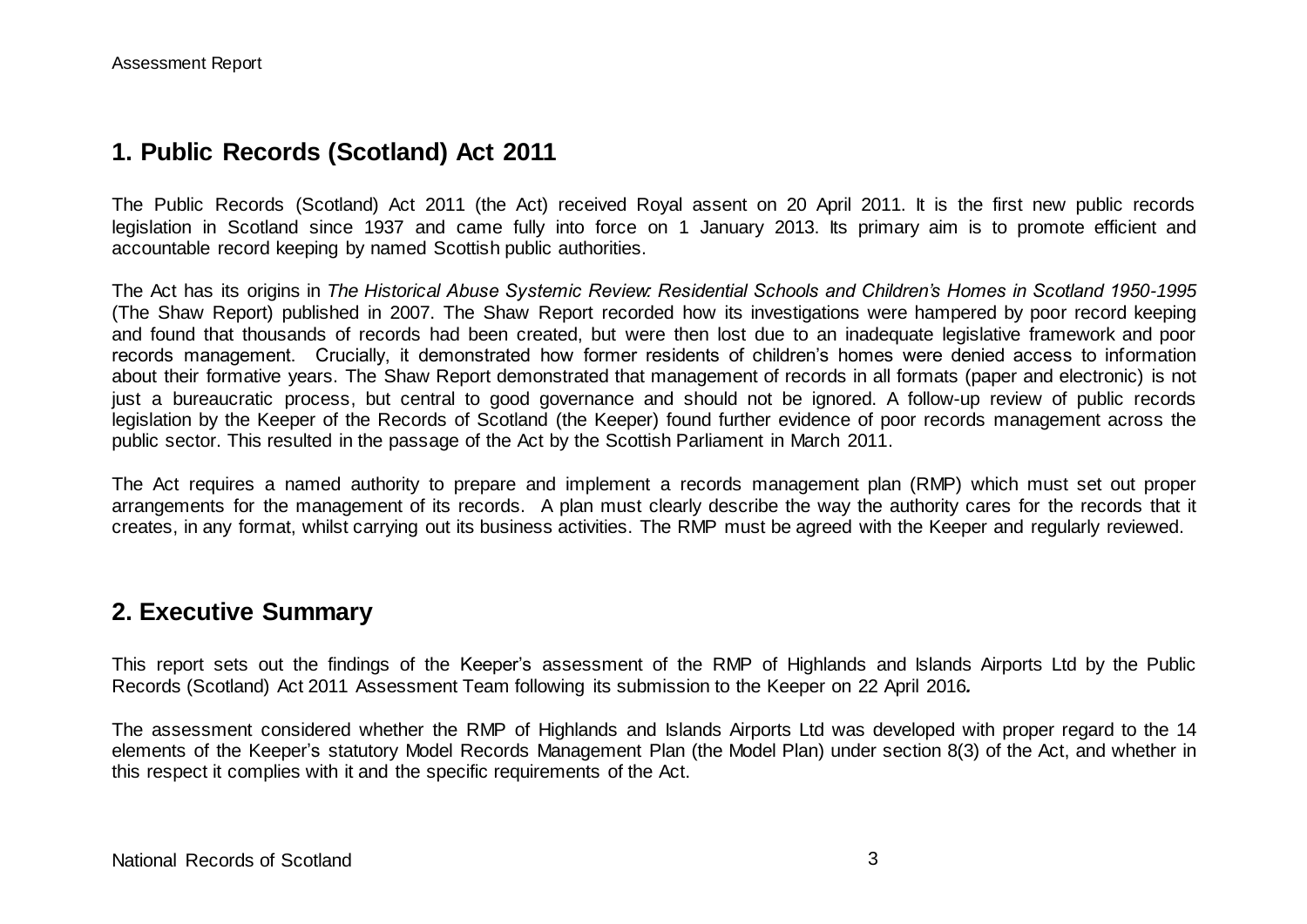The outcome of the assessment and the Keeper's decision on whether the RMP of Highlands and Islands Airports Ltd complies with the Act can be found under section 7 of this report with relevant recommendations.

#### **3. Authority Background**

Highland and Islands Airports Limited (HIAL) is a public corporation wholly owned by Scottish Ministers. The company operates and manages 11 Airports at Barra, Benbecula, Campbeltown, Dundee, Islay, Inverness, Kirkwall, Stornoway, Sumburgh, Tiree and Wick. HIAL's airports are vital to the social and economic welfare of the areas they serve, but are loss making, and are supported by subsidies from the Scottish Government in accordance with Section 34 of the Civil Aviation Act 1982.

HIAL is wholly owned by Scottish Ministers and owns two subsidiary companies, Air Management Services Limited (AMSL) and Dundee Airport Limited (DAL). While the two subsidiaries are technically not subject to most legislation that applies to the public sector, all three companies are subject to the same internal policies and procedures, and use the same systems. Therefore any reference to HIAL should be assumed to refer to the collective of companies unless it is specifically stated otherwise.

#### **4. Keeper's Assessment Process**

The RMP was assessed by the Public Records (Scotland) Act Assessment Team on behalf of the Keeper. Assessors used the checklist elements listed in section 5, to establish whether Highlands and Islands Airports Ltd's RMP was developed with proper regard to the elements of the Model Plan and is compliant with the Act. The assessment also considered whether there was sufficient supporting evidence of such compliance.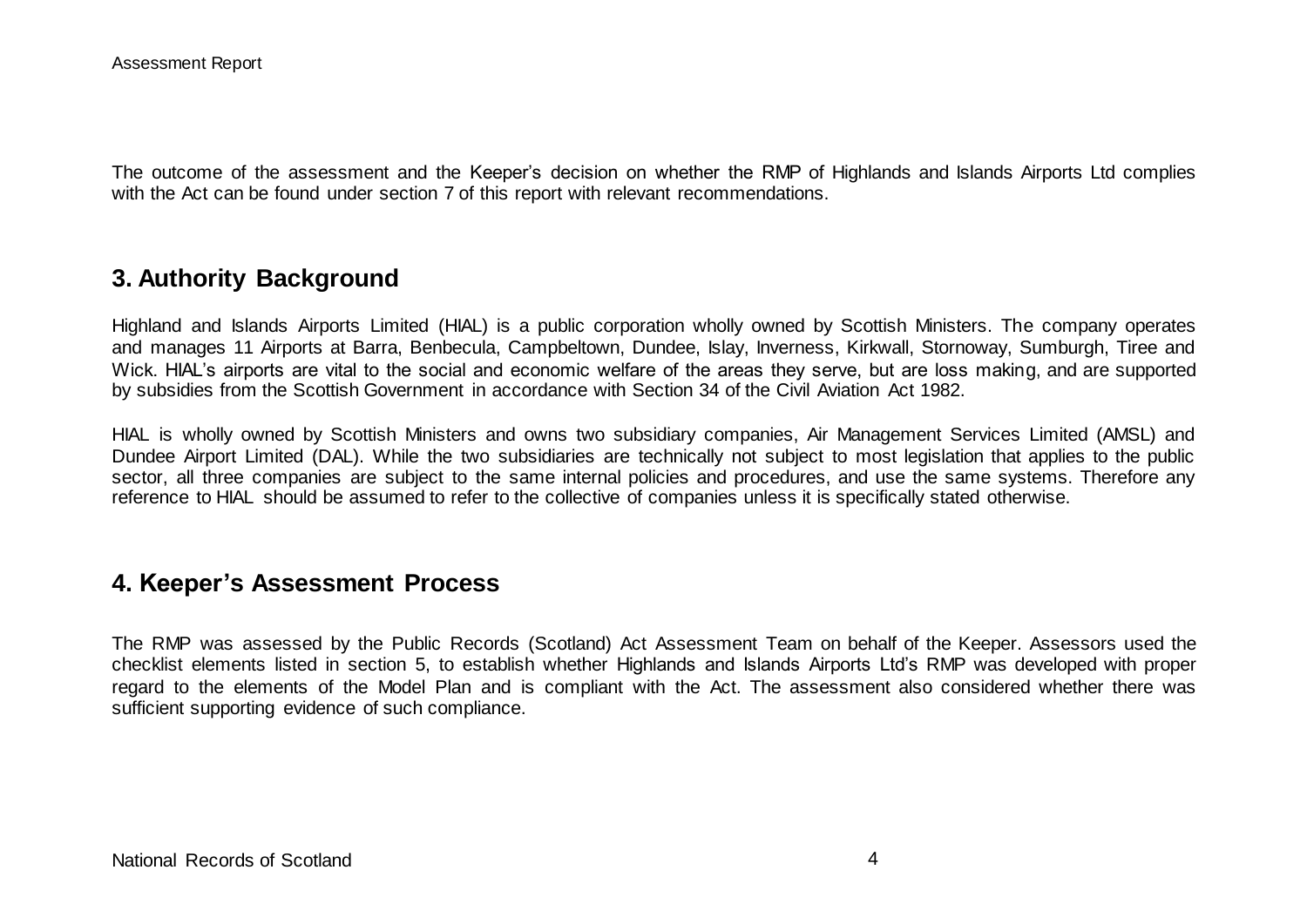#### **Key:**

| The Keeper agrees this<br>element of an<br>authority's plan. | The Keeper agrees this<br>element of an authority's<br>plan as an 'improvement<br>model'. This means that<br>he is convinced of the<br>authority's commitment to<br>closing a gap in<br>provision. He will request<br>that he is updated as<br>work on this element |  | There is a serious<br>gap in provision<br>for this element<br>with no clear<br>explanation of how<br>this will be<br>addressed. The<br>Keeper may<br>choose to return<br>the RMP on this |
|--------------------------------------------------------------|---------------------------------------------------------------------------------------------------------------------------------------------------------------------------------------------------------------------------------------------------------------------|--|------------------------------------------------------------------------------------------------------------------------------------------------------------------------------------------|
|                                                              | progresses.                                                                                                                                                                                                                                                         |  | basis.                                                                                                                                                                                   |

# **5. Model Plan Elements: Checklist**

| <b>Element</b>                                | <b>Present</b> | <b>Evidence</b> | <b>Notes</b>                                                                                                                                                                                                                                                                                                                                        |
|-----------------------------------------------|----------------|-----------------|-----------------------------------------------------------------------------------------------------------------------------------------------------------------------------------------------------------------------------------------------------------------------------------------------------------------------------------------------------|
| 1. Senior<br>Officer<br>Compulsory<br>element |                | G               | The Records Management Plan (RMP) of Highlands and Islands Airports Ltd (HIAL)<br>identifies Inglis Lyon, Managing Director, as the senior officer responsible for<br>records management. This appointment is confirmed in a covering letter from Mr<br>Lyon, which shows a strong commitment to implementing the provisions set out in<br>the RMP. |
|                                               |                |                 | Section 7.3 of the Records Management Policy (Appendix E) also confirms that the<br>Chief Executive has strategic responsibility.<br>Mr Lyon is supported by a Board and Audit Committee who are supportive of the                                                                                                                                  |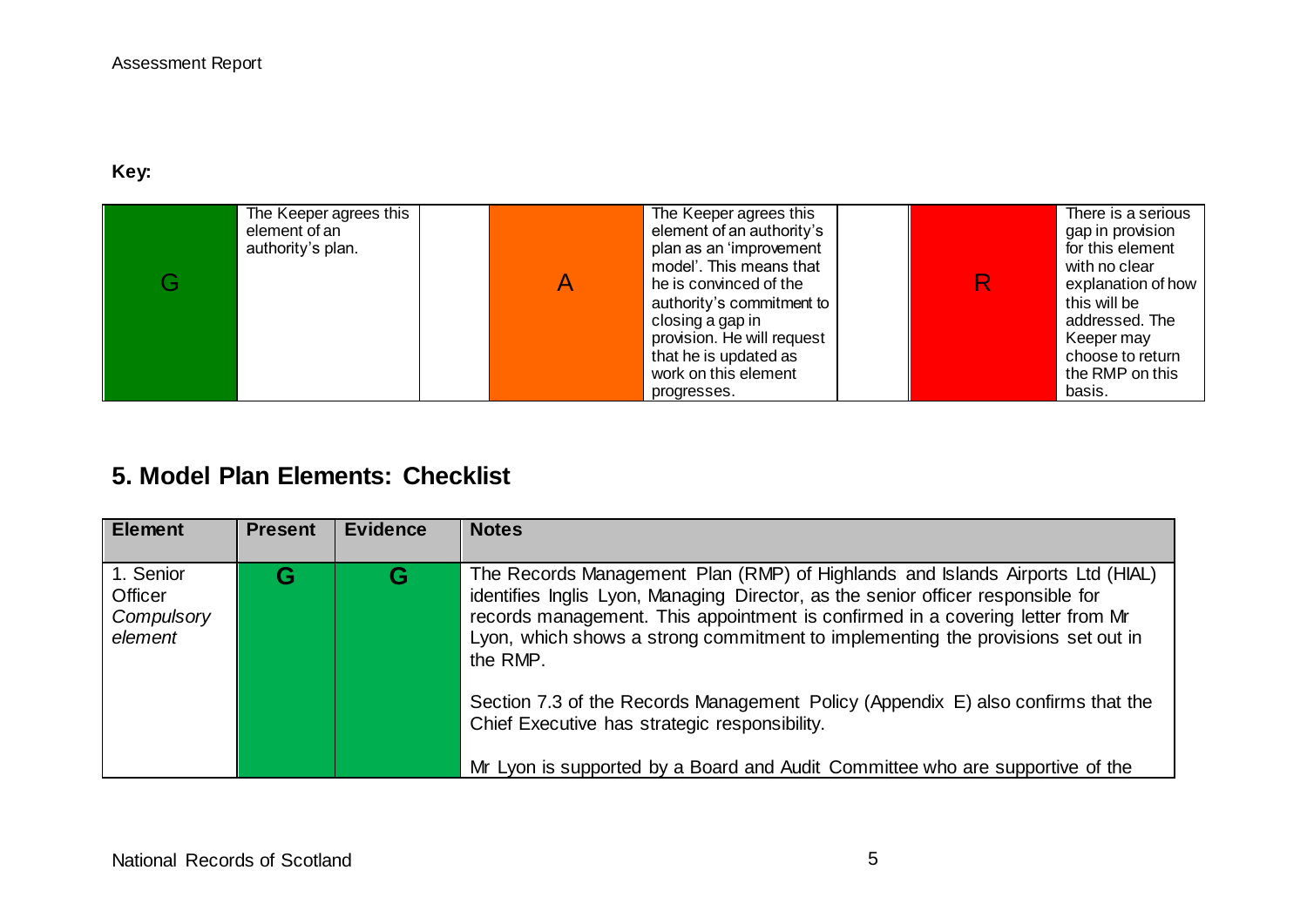|                                                |                         |   | aim of complying with the Public Records (Scotland) Act 2011 (PRSA).                                                                                                                                                                                                                                                              |
|------------------------------------------------|-------------------------|---|-----------------------------------------------------------------------------------------------------------------------------------------------------------------------------------------------------------------------------------------------------------------------------------------------------------------------------------|
|                                                |                         |   | An extract from the minutes of a Board meeting on 19 January 2016 (Appendix A)<br>shows that the RMP has been approved.                                                                                                                                                                                                           |
|                                                |                         |   | Also submitted as evidence is HIAL's Information Management Strategy 2015-2020<br>(Appendix B). This outlines HIAL's high-level approach to information management<br>and describes the development and implementation of the RMP will help to deliver<br>this strategic aim.                                                     |
|                                                |                         |   | One of the key objectives of the Strategy was to develop an Information Asset<br>Register and this has been submitted as evidence (Appendix C).                                                                                                                                                                                   |
|                                                |                         |   | The Keeper agrees that a suitable individual has been identified to take senior<br>management responsibility for records management as required by the PRSA.                                                                                                                                                                      |
| 2. Records<br>Manager<br>Compulsory<br>element | $\overline{\mathbf{G}}$ | G | The RMP identifies Liz Taylor, Information and Records Manager, as having<br>operational responsibility for records management within HIAL. This is confirmed in<br>the Covering Letter from the Chief Executive (see Element 1).                                                                                                 |
|                                                |                         |   | Section 7.2 of the Records Management Policy (Appendix E) also confirms that the<br>records manager is responsible for the operation of records management systems,<br>policies and procedures in HIAL, as well as ensuring staff are aware of their<br>responsibilities.                                                         |
|                                                |                         |   | Submitted as evidence is Ms Taylor's Job Description (Appendix D). This clearly<br>shows that Ms Taylor has responsibility for developing and implementing<br>information and records management systems, policies and procedures within HIAL.<br>Another key objective is to deliver training to HIAL staff. The Job Description |
|                                                |                         |   | mentions that Ms Taylor's post is for a fixed term. The Keeper requests that he<br>is informed if/when Ms Taylor's contract expires and that another individual is                                                                                                                                                                |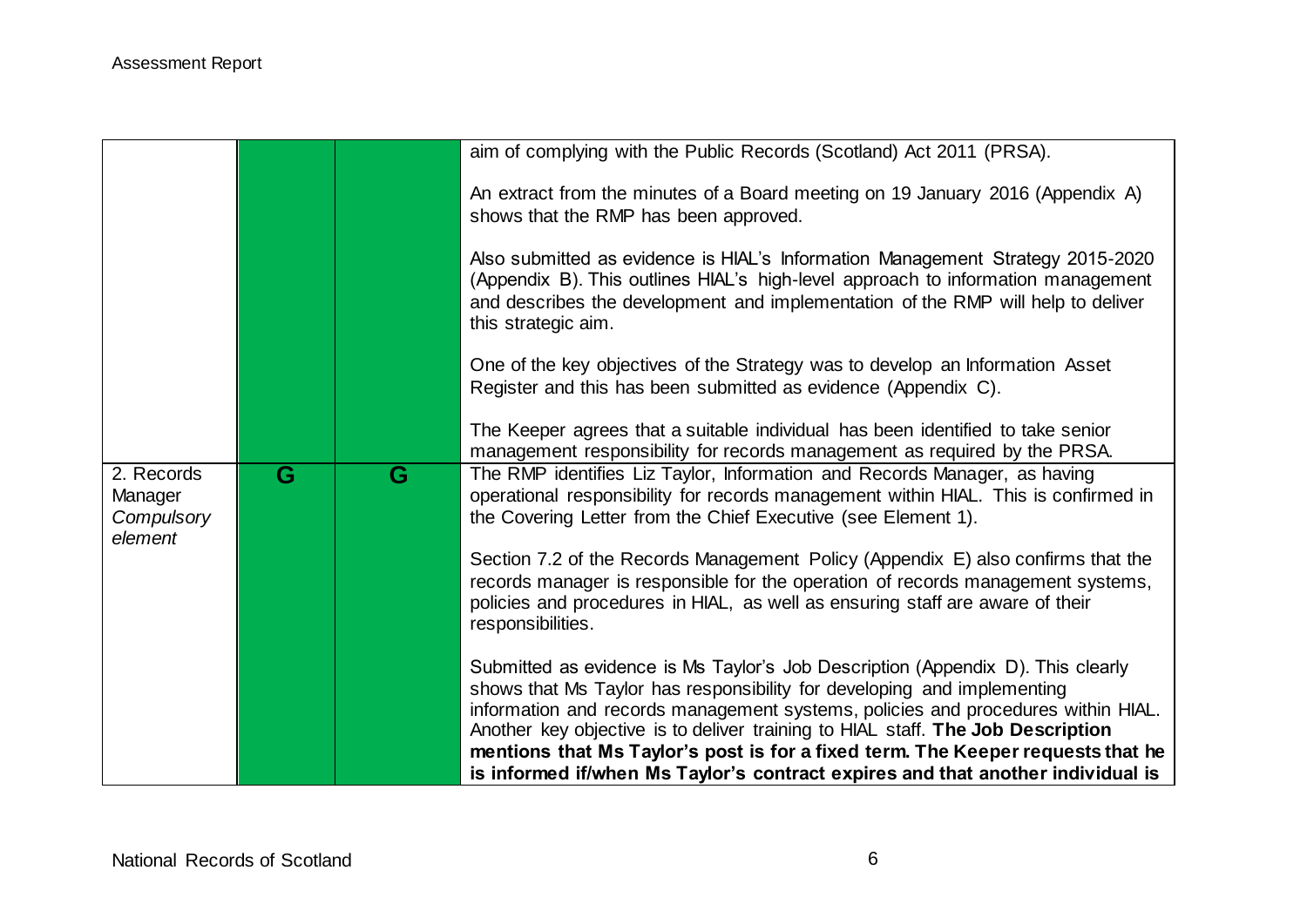|                                    |   |   | allocated to fulfil her responsibilities.                                                                                                                                                                                                                                                                                                                                                                                                                                                                                 |
|------------------------------------|---|---|---------------------------------------------------------------------------------------------------------------------------------------------------------------------------------------------------------------------------------------------------------------------------------------------------------------------------------------------------------------------------------------------------------------------------------------------------------------------------------------------------------------------------|
|                                    |   |   | The Keeper agrees that an appropriate individual has been appointed to take<br>operational responsibility for records management as required by the PRSA.                                                                                                                                                                                                                                                                                                                                                                 |
| 3. Policy<br>Compulsory<br>element | G | G | HIAL have developed a Records Management Policy and this has been submitted<br>as evidence (Appendix E). The title of the Policy describes this as version 1.0 dated<br>16 January 2016.                                                                                                                                                                                                                                                                                                                                  |
|                                    |   |   | The Policy clearly outlines its purpose and scope, defines responsibilities, describes<br>the compliance and business efficiency benefits of compliance with its requirements,<br>and demonstrates a commitment to complying with the requirements of the PRSA. It<br>also states that a Records Management Working Group will be created with<br>representatives from across the organisation. It also shows a clear commitment to<br>providing information governance training to all staff, which the Keeper commends. |
|                                    |   |   | Screenshots of the information management section of HIAL's intranet site have<br>been provided (Appendix G) which show the location of the Policy and other key<br>information and records management documents and guidance.                                                                                                                                                                                                                                                                                            |
|                                    |   |   | A Project Implementation Plan (Appendix F) has been developed in order to take<br>forward the requirements set out in the Policy and RMP. Some of the key tasks are<br>the development and implementation of a Business Classification Scheme, retention<br>schedules and the implementation of SharePoint.                                                                                                                                                                                                               |
|                                    |   |   | The Keeper agrees that HIAL has an operational records management policy which<br>outlines its corporate approach to records management. Staff are able to access<br>this policy and are therefore aware of their responsibilities.                                                                                                                                                                                                                                                                                       |
| 4. Business<br>Classification      | G | G | HIAL have developed an Information Asset Register (IAR) (Appendix C) which<br>identifies the business areas of the organisation and the types of information and                                                                                                                                                                                                                                                                                                                                                          |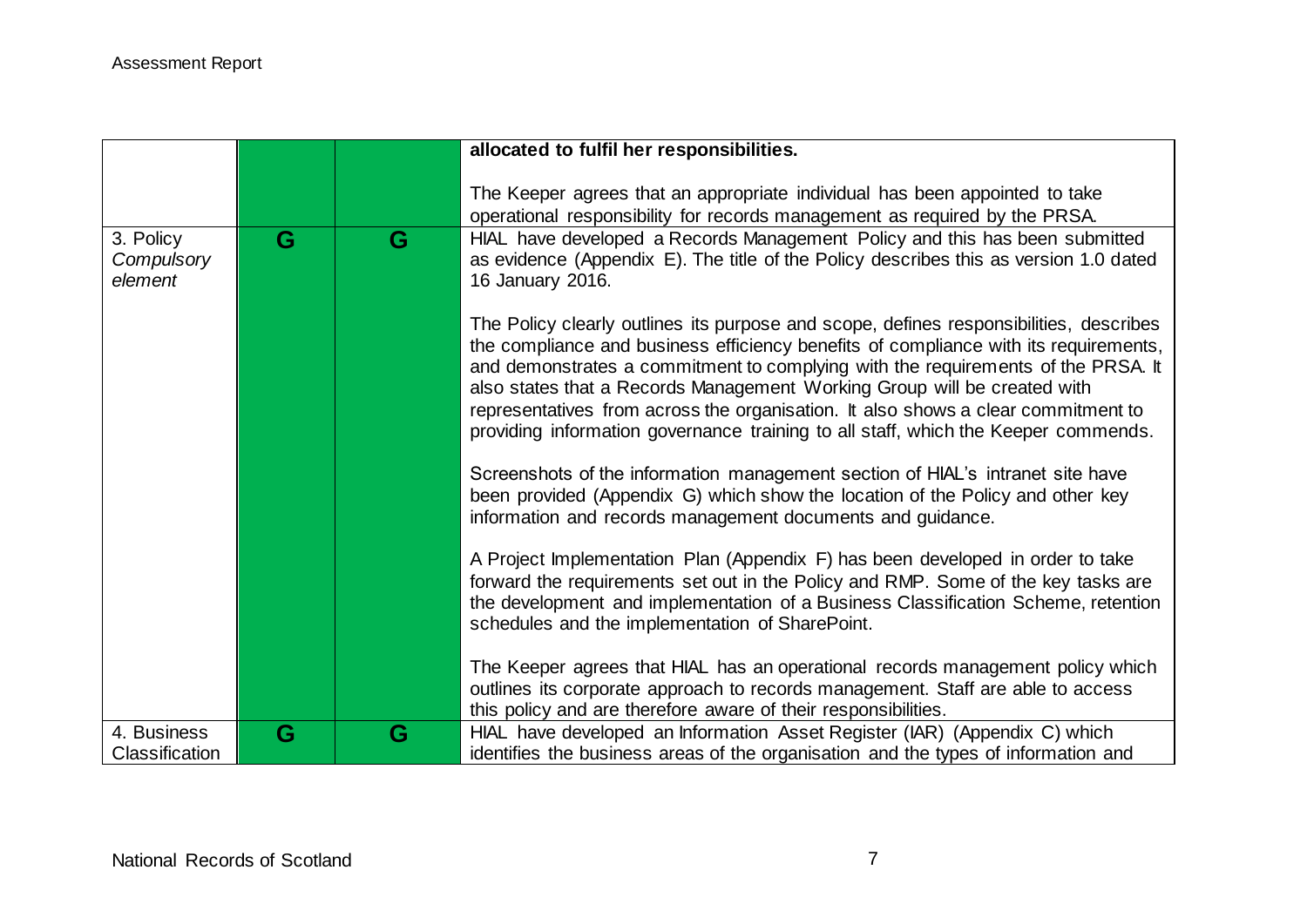|                          |   |   | records created by these. It also identifies the high-level and operational owners of<br>these classes of information, their security levels and which retention schedule the<br>information is covered by.<br>The IAR was developed as a result of the work undertaken to create a Business<br>Classification Scheme (BCS) (Appendix H). The BCS is a 5-level functional scheme<br>which outlines the functions, processes, activities, tasks and information. Although<br>this must remain a business decision for authorities the Keeper recognises that a<br>functional classification scheme is currently considered as best practice. |
|--------------------------|---|---|---------------------------------------------------------------------------------------------------------------------------------------------------------------------------------------------------------------------------------------------------------------------------------------------------------------------------------------------------------------------------------------------------------------------------------------------------------------------------------------------------------------------------------------------------------------------------------------------------------------------------------------------|
|                          |   |   | The RMP states that HIAL currently uses SharePoint for managing some of its<br>information. HIAL intends to use the BCS to guide its work on developing<br>SharePoint for the management of its records, in particular, with regards to<br>developing metadata, naming conventions and transferring electronic records<br>from shared drives. The Project Implementation Plan (Appendix F) gives a<br>completion date for this project of the end of 2017. The Keeper requests that<br>he is kept informed of the progress of this project.                                                                                                 |
|                          |   |   | The BCS will also be used to determine whether hard-copy records could be<br>digitised to support business processes.<br>The Keeper agrees that HIAL has a BCS that comprehensively identifies records                                                                                                                                                                                                                                                                                                                                                                                                                                      |
|                          |   |   | and information created in the course of carrying out its functions.                                                                                                                                                                                                                                                                                                                                                                                                                                                                                                                                                                        |
| 5. Retention<br>schedule | A | G | The RMP states that HIAL is in the process of developing and implementing<br>retention schedules based on the Scottish Council on Archives Records Retention<br>Schedules (SCARRS). These were primarily designed for use by Scottish local<br>authorities but can be adapted to meet any organisations requirements.                                                                                                                                                                                                                                                                                                                       |
|                          |   |   | The RMP indicates that there are areas of HIAL, for example the Finance<br>Department, that have been using retention schedules for some time. These                                                                                                                                                                                                                                                                                                                                                                                                                                                                                        |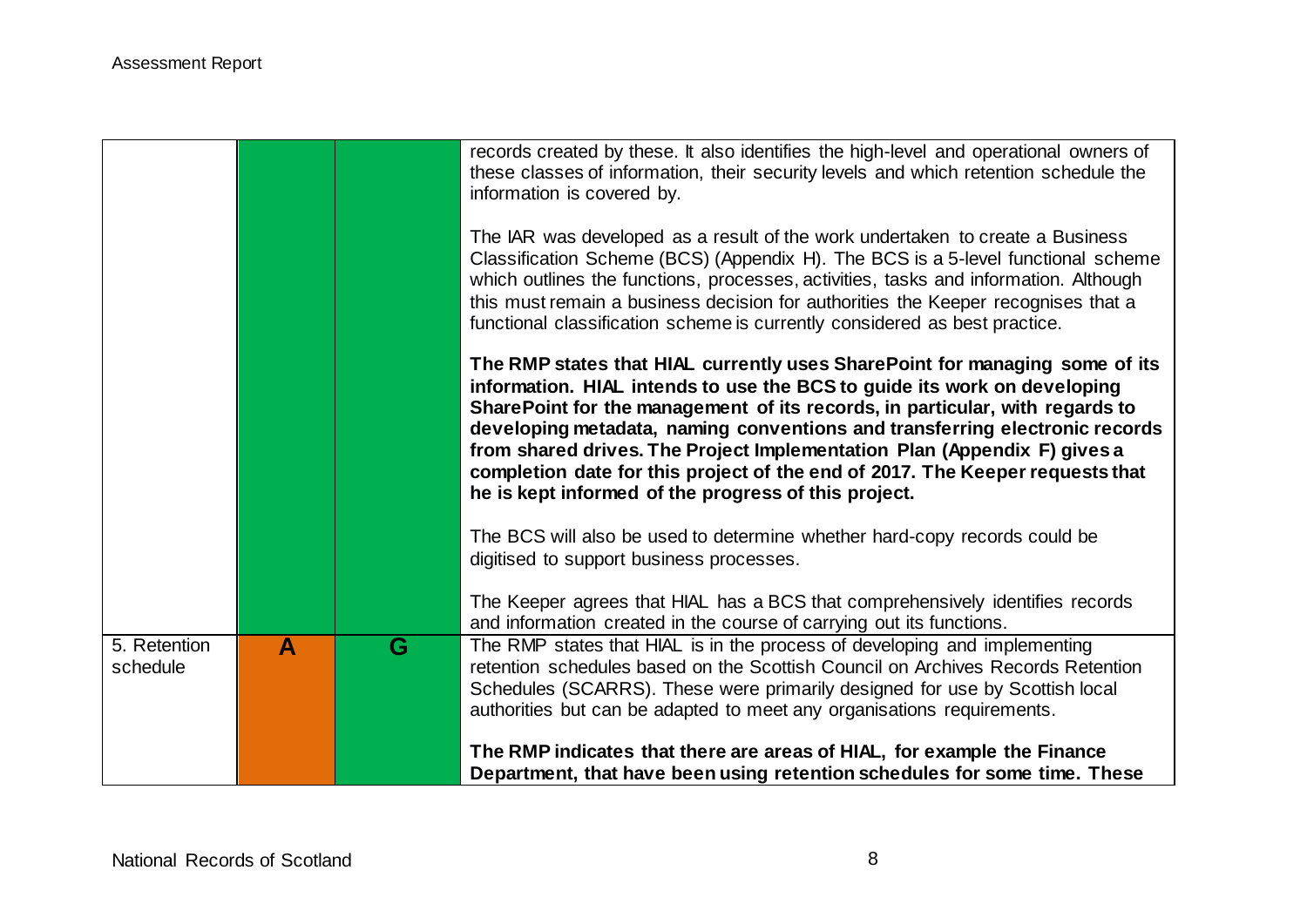|                                                         |                  |   | have been adapted in relation to the requirements of the RMP. The completed<br>retention schedules covering Finance, Human Resources, Procurement and<br>Operations have been submitted (Appendix I). The Project Implementation<br>Plan (Appendix F) shows a completion date of December 2017 for developing<br>and implementing the remaining retention schedules and for imposing these<br>onto records stored in SharePoint. Due to the nature of HIAL's business,<br>some schedules may require consultation with and approval from regulatory<br>authorities such as the Civil Aviation Authority. The Keeper requests that he is<br>kept informed of the progress of this project.                                                       |
|---------------------------------------------------------|------------------|---|-------------------------------------------------------------------------------------------------------------------------------------------------------------------------------------------------------------------------------------------------------------------------------------------------------------------------------------------------------------------------------------------------------------------------------------------------------------------------------------------------------------------------------------------------------------------------------------------------------------------------------------------------------------------------------------------------------------------------------------------------|
|                                                         |                  |   | Tied up in the project to implement the schedules is the requirement to review and<br>dispose of a considerable quantity of paper records across a wide range of storage<br>facilities. This work is also factored into the Project Implementation Plan.<br>The Keeper can agree this Element of the RMP on an 'improvement model'<br>basis. This means that the authority has identified a gap in provision (the lack<br>of retention schedules covering the whole organisation) but has evidenced<br>how it intends to close this gap in provision.                                                                                                                                                                                           |
| 6. Destruction<br>Arrangements<br>Compulsory<br>element | $\blacktriangle$ | G | The RMP sets out the following destruction arrangements:<br><b>Paper records –</b> The RMP states that there is a contract in place for the secure<br>destruction of paper records, which includes confidential waste. The contract<br>(Appendix J) states that secure bins are provided to HIAL and these are collected<br>routinely.<br>Electronic records – The RMP recognises that there is a lot of work to do in<br>the destruction of electronic records although there are areas of good<br>practice, particularly in the Finance Department. Local business areas are<br>responsible for the deletion of records held on shared drives in line with the<br>requirements of the retention schedules. The Future Developments section of |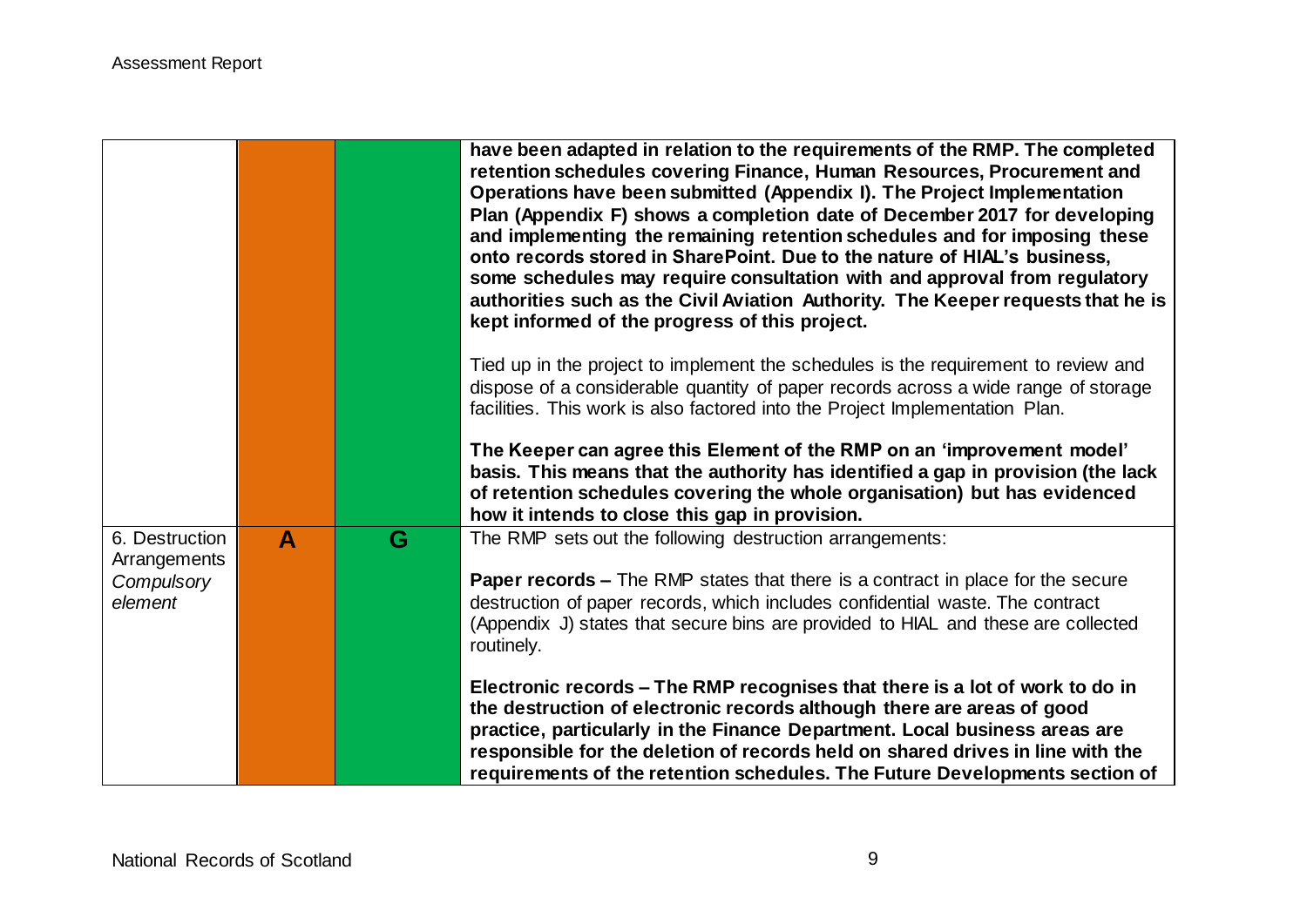|                                                       |   |   | this Element states that the implementation of SharePoint is intended to<br>automate the destruction of electronic records and information. The Keeper<br>requests that he is kept informed of the work in this area as it moves forward.<br><b>Hardware –</b> The RMP indicates that records stored on hard drives and other<br>equipment are usually destroyed in-house by HIAL's IT department. The equipment<br>is then disposed of by either one of two contractors. Receipts of collection and a<br>certificate of destruction have been provided (Appendices K1-4) showing that the<br>procedures in place are operational. |
|-------------------------------------------------------|---|---|------------------------------------------------------------------------------------------------------------------------------------------------------------------------------------------------------------------------------------------------------------------------------------------------------------------------------------------------------------------------------------------------------------------------------------------------------------------------------------------------------------------------------------------------------------------------------------------------------------------------------------|
|                                                       |   |   | <b>Back-ups - The RMP states that HIAL has started to incorporate clauses into</b><br>contracts and data processing agreements covering systems and information not<br>held or backed-up by HIAL. A sample data processing agreement has been<br>submitted Appendix L.                                                                                                                                                                                                                                                                                                                                                             |
|                                                       |   |   | The RMP also outlines the back-up timescales. The Primary disk back-up is retained<br>for 28 days, the basic daily back-up tape is retained for 7 days, the full weekly back-<br>up tape is retained for 30 days, the full monthly back-up tape is retained for 180<br>days and the full yearly back-up tape is retained for 7 years before being<br>overwritten.                                                                                                                                                                                                                                                                  |
|                                                       |   |   | The Keeper can agree this Element on an 'improvement model' basis. This<br>means that the authority has identified a gap in provision (the lack of a<br>consistent method for the destruction of electronic records) and has identified<br>how it intends to close this gap. As part of this agreement, the Keeper will<br>need to be kept informed of the progress to close this gap.                                                                                                                                                                                                                                             |
| 7. Archiving<br>and Transfer<br>Compulsory<br>element | G | G | The RMP indicates that HIAL has been in contact with the Client Management<br>Team at National Records of Scotland (NRS) with regards to making arrangements<br>to deposit records selected for permanent preservation. The Project Implementation<br>Plan (Appendix F) shows a target date of December 2016 for transferring records to                                                                                                                                                                                                                                                                                           |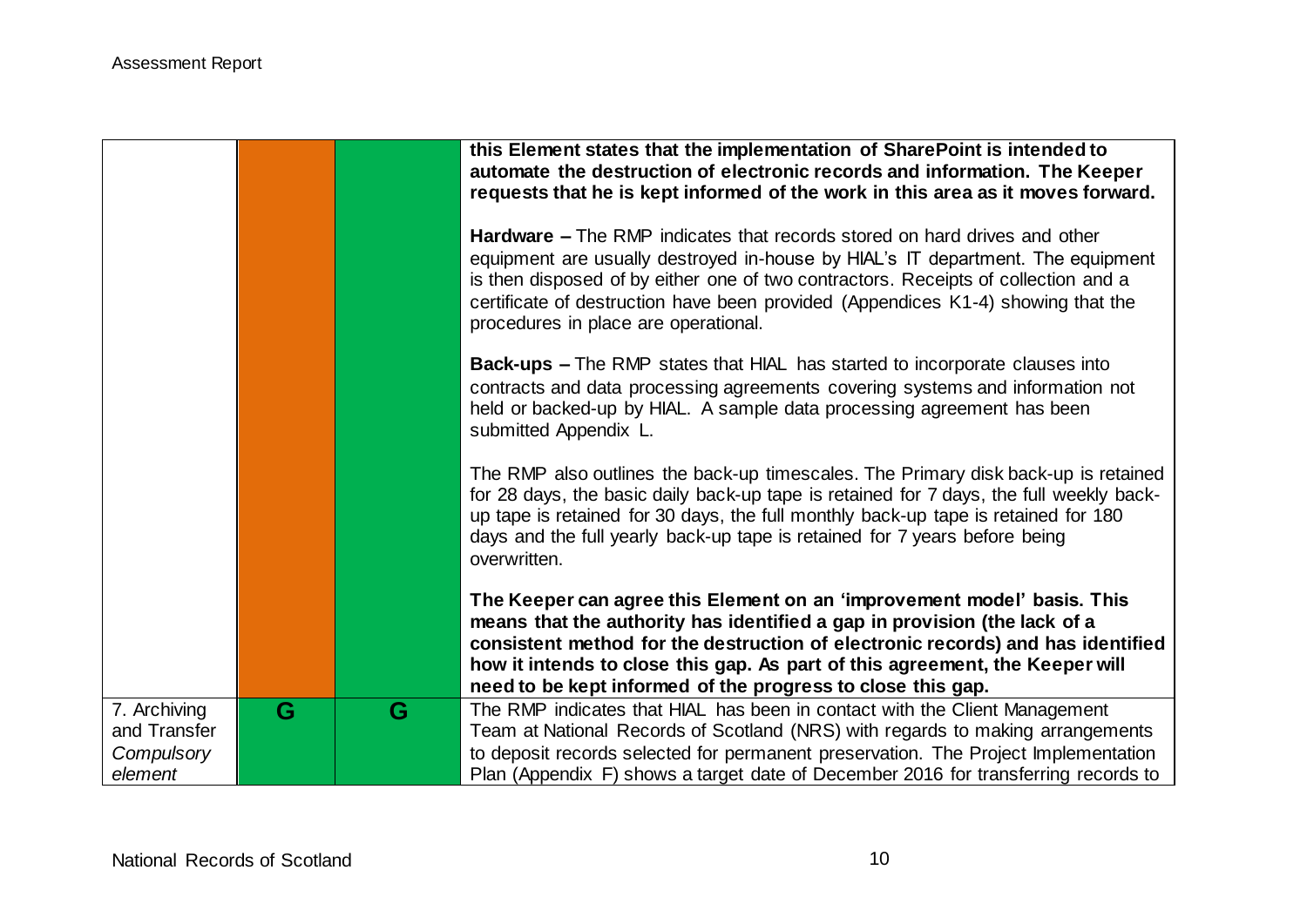|                                                            |   |   | NRS. This also shows a commitment to being able to transfer electronic records to<br>NRS. The Keeper commends the consideration of this important area of archiving.<br>HIAL has also entered into a formal Memorandum of Understanding (MoU) which<br>will govern the arrangements for transferring records selected for permanent<br>preservation to NRS. The signed MoU has been submitted as evidence.<br>The Future Developments area of this Element states that procedures will be<br>implemented to allow the transfer to happen as and when required. The Keeper<br>requests sight of these procedures when they become available.<br>The Keeper agrees that HIAL has identified an appropriate archive (NRS) and has<br>entered into a formal arrangement to transfer records selected for permanent<br>preservation when appropriate.                                                                                                                                                                                                                                                                                                                                                                                  |
|------------------------------------------------------------|---|---|-----------------------------------------------------------------------------------------------------------------------------------------------------------------------------------------------------------------------------------------------------------------------------------------------------------------------------------------------------------------------------------------------------------------------------------------------------------------------------------------------------------------------------------------------------------------------------------------------------------------------------------------------------------------------------------------------------------------------------------------------------------------------------------------------------------------------------------------------------------------------------------------------------------------------------------------------------------------------------------------------------------------------------------------------------------------------------------------------------------------------------------------------------------------------------------------------------------------------------------|
| 8. Information<br><b>Security</b><br>Compulsory<br>element | G | G | HIAL has submitted its Information Security Policy, dated 7 January 2016 (Appendix<br>N). The Policy highlights the importance of ensuring that information is protected<br>irrespective of the format. The Policy also covers social media, information sharing,<br>using personal devices and training. The Policy is available to HIAL staff on the<br>corporate intranet site. A screenshot of its location has been provided (Appendix G).<br>A number of areas are being changed/developed and provisions relating to<br>these will be added as Appendices to the Policy. The Keeper requests that he<br>is sent the revised policy reflecting the additional areas when it becomes<br>available.<br>The Policy states that all staff must undergo the IT e-learning package which will<br>include information security and other information management topics. New<br>members of staff will receive training at induction and refresher training will be<br>provided every two years. Training will be delivered electronically and by seminar.<br>The Keeper commends the commitment to providing staff with training and making<br>them aware of their responsibilities with regards to information security. HIAL have |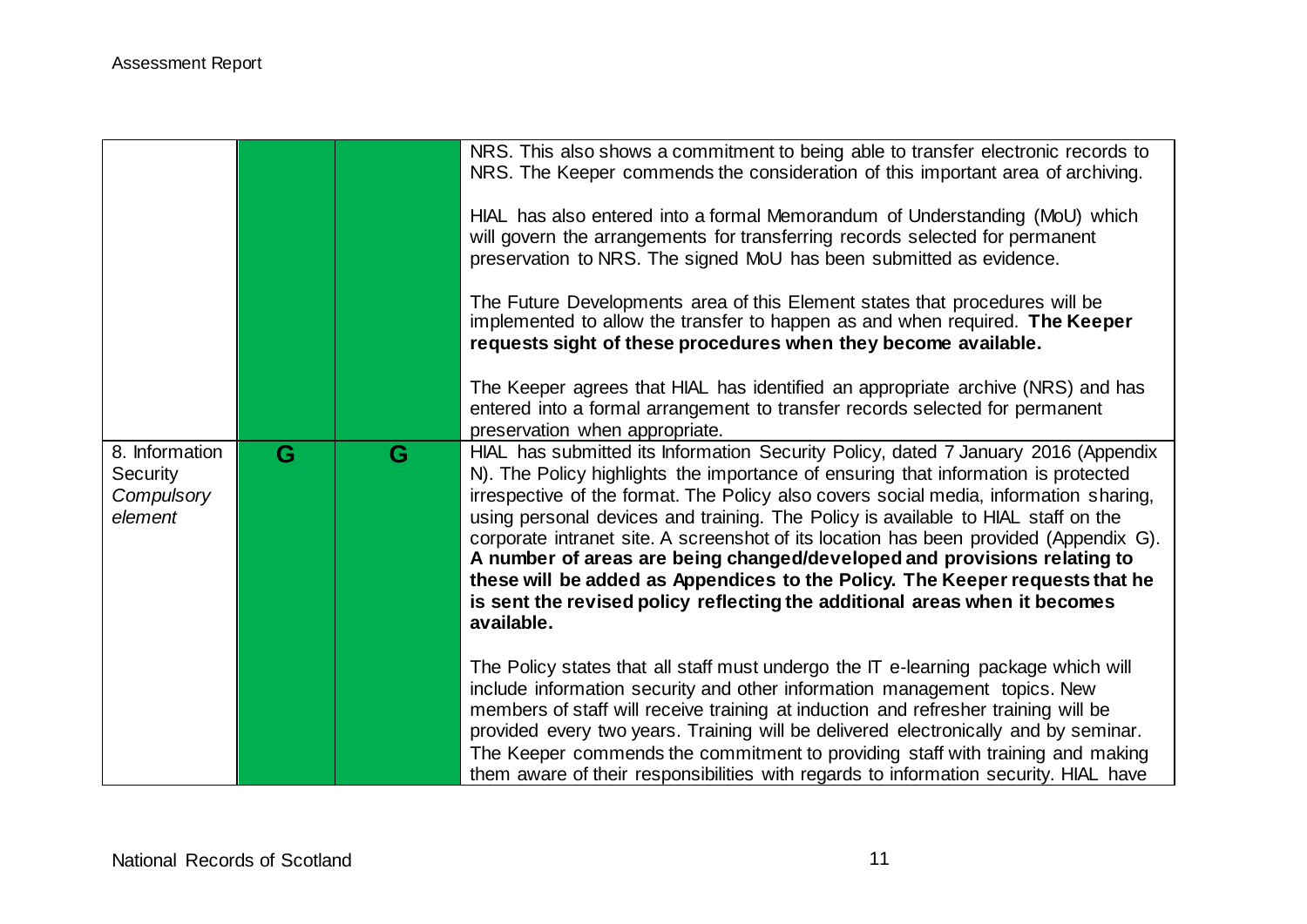|                       |   |   | provided a screenshot of a sample of this training (Appendix AC). The training<br>covers an introduction to the IT Policy, user accounts and passwords, email and file<br>storage.<br>The Policy is supported by the IT Policy (Appendix O) and a Social Media Policy<br>(Appendix P). HIAL also has procedures in place for creating and disabling IT<br>accounts (Appendix Q).<br>The Keeper agrees that HIAL has robust procedures in place to ensure the                                                                                                                                                                                                                                                                                                                                                                      |
|-----------------------|---|---|-----------------------------------------------------------------------------------------------------------------------------------------------------------------------------------------------------------------------------------------------------------------------------------------------------------------------------------------------------------------------------------------------------------------------------------------------------------------------------------------------------------------------------------------------------------------------------------------------------------------------------------------------------------------------------------------------------------------------------------------------------------------------------------------------------------------------------------|
| 9. Data<br>Protection | G | G | protection of the information it creates and manages.<br>HIAL is registered as a Data Controller with the Information Commissioner's Office.<br>The registration number is Z6586183.<br>Data Protection compliance was audited as part of the work to develop the BCS and<br>areas of risk were identified and highlighted. This has led to the development of a<br>new Data Protection Policy (Appendix R), which outlines HIAL's approach to<br>complying with the Data Protection Act 1998. The Policy covers areas such as<br>CCTV, information security, data sharing and training. Staff processing personal<br>information are required to undergo online training. A screenshot (Appendix T) has<br>also been submitted as evidence showing the location of the Policy and other<br>guidance relating to Data Protection. |
|                       |   |   | Also submitted as evidence are an email from the HR Manager (Appendix U)<br>informing all staff about the new Policy and another one targeted at managers and<br>providing a link to the Information Commissioner's Office training.<br>HIAL also has a Monitoring at Work Policy (Appendix S) which describes how it<br>uses CCTV images.<br>HIAL has also provided a template form and guidance for sharing information with                                                                                                                                                                                                                                                                                                                                                                                                    |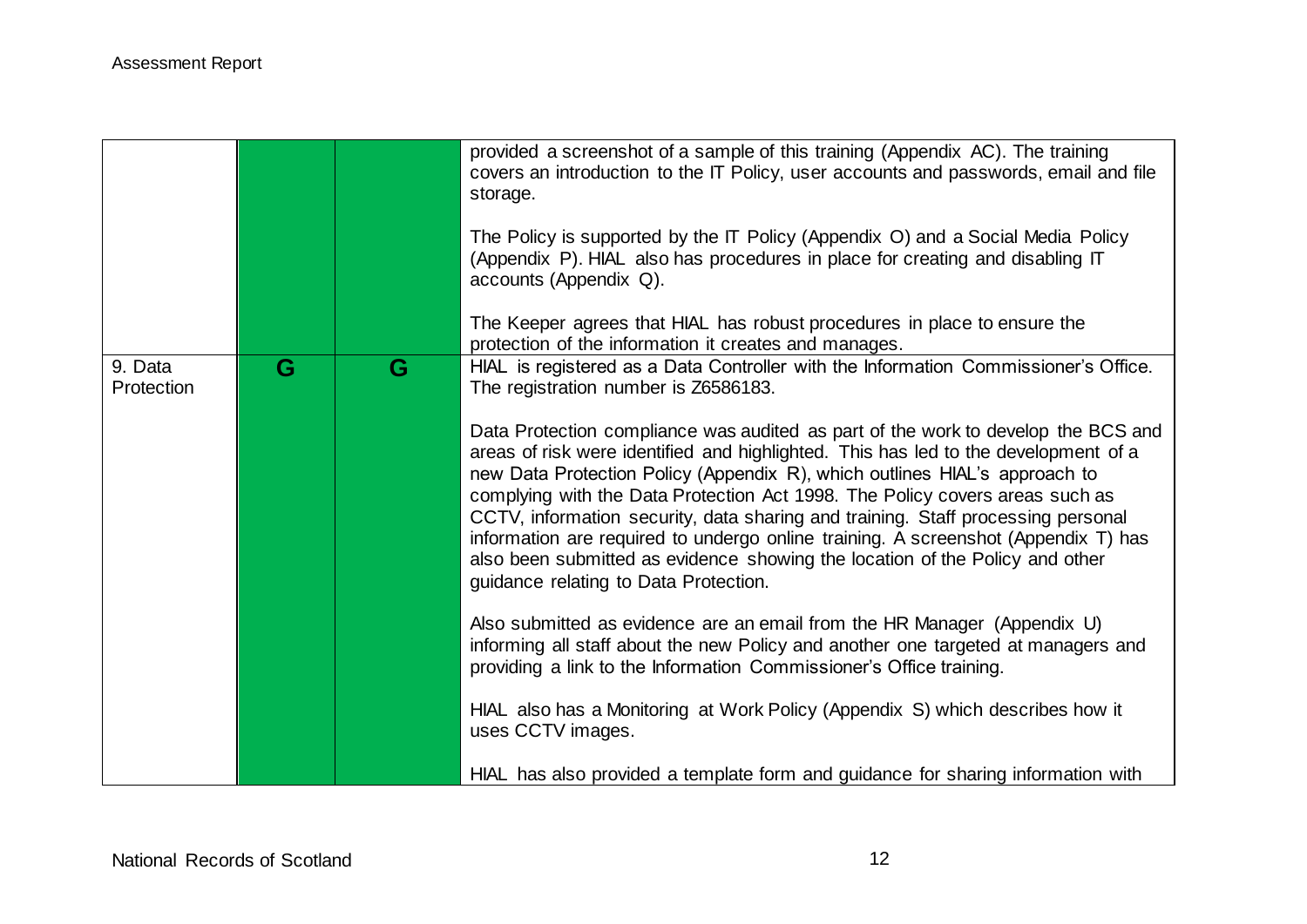|                                                           |                  |   | law enforcement agencies (Appendix V).                                                                                                                                                                                                                                                                                                                                                                                                                                          |
|-----------------------------------------------------------|------------------|---|---------------------------------------------------------------------------------------------------------------------------------------------------------------------------------------------------------------------------------------------------------------------------------------------------------------------------------------------------------------------------------------------------------------------------------------------------------------------------------|
|                                                           |                  |   | Guidance has also been produced for dealing with Subject Access Requests<br>(Appendix W).                                                                                                                                                                                                                                                                                                                                                                                       |
|                                                           |                  |   | Also supplied is a template CCTV Operating Procedures Guidance document<br>(Appendix X) which is filled in by the relevant Airport Manager.                                                                                                                                                                                                                                                                                                                                     |
|                                                           |                  |   | There are areas of Data Protection which are still under development and are<br>included in the Project Implementation Plan (Appendix F). These include reviewing<br>IT contracts for potential requirements to enter into data processing agreements, a<br>review of data held by HIAL to ensure it is not kept longer than necessary and<br>delivery of training for staff dealing with sensitive personal information. The Keeper<br>requests sight of these once finalised. |
|                                                           |                  |   | The Keeper agrees that HIAL is aware of its responsibilities under the Data<br>Protection Act 1998 and has policies and procedures in place to allow it to comply<br>with the Act.                                                                                                                                                                                                                                                                                              |
| 10. Business<br>Continuity<br>and Vital<br><b>Records</b> | $\blacktriangle$ | G | The RMP states that HIAL is in the process of developing Business Continuity<br>Plans (BCPs) and part of this work will include the identification of vital<br>records. The nature of the work required is set out in the Project<br>Implementation Plan (Appendix F). The Keeper requests that he is kept<br>informed as this work moves forward.                                                                                                                              |
|                                                           |                  |   | Audits conducted by the Civil Aviation Authority have highlighted the need for<br>ensuring back-ups, including records and information, are available in the event of<br>an emergency. Air Traffic Control is highlighted as an area of good practice.                                                                                                                                                                                                                          |
|                                                           |                  |   | The Information and Records Manager (see Element 2) is involved in the work to<br>develop BCPs and will ensure that PRSA requirements are integrated into the work                                                                                                                                                                                                                                                                                                              |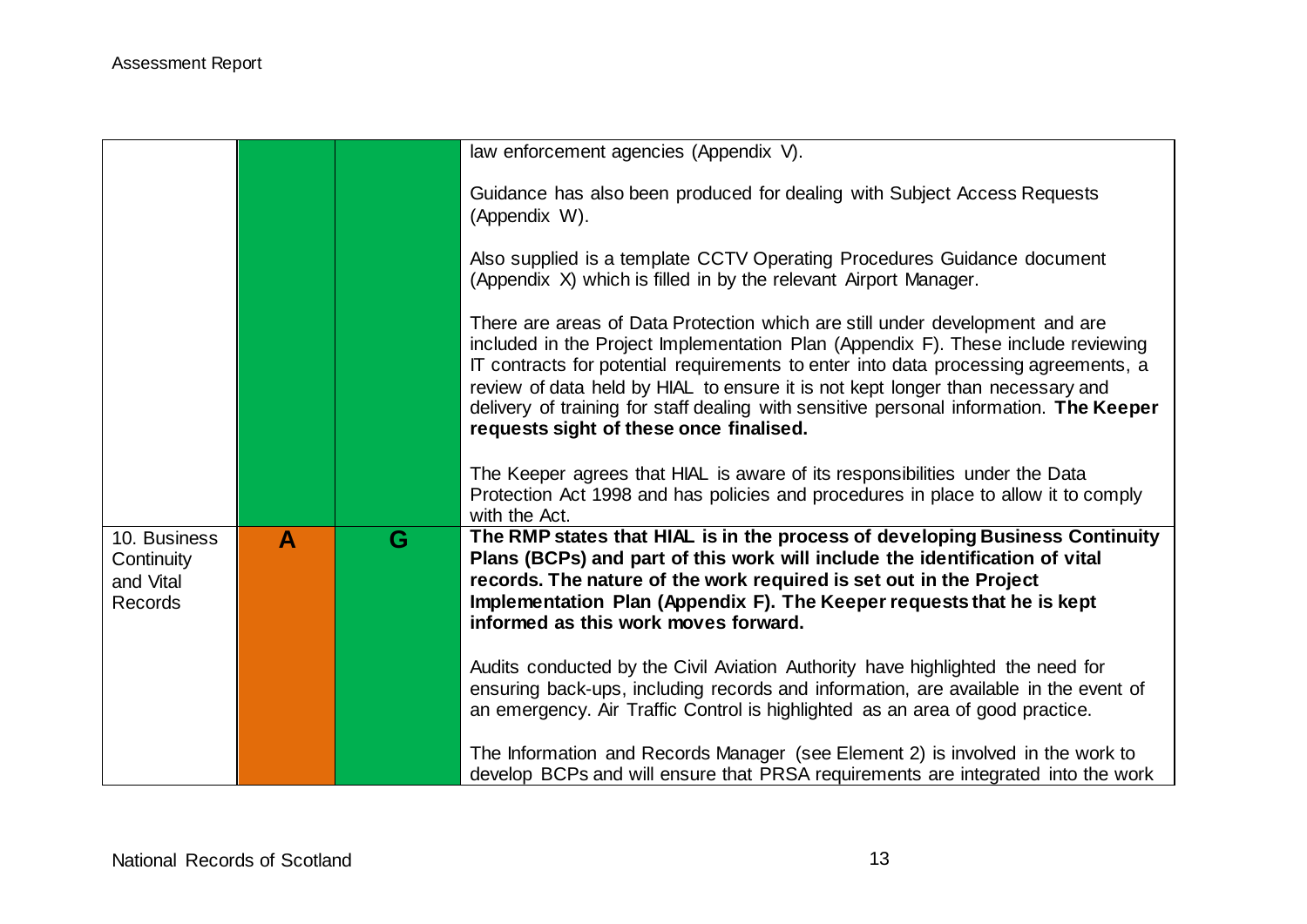|                 |              |   | when required.                                                                                                                                                                                                                                                                                                                                                                                                                                                                                                                                                                                                                                                                                            |
|-----------------|--------------|---|-----------------------------------------------------------------------------------------------------------------------------------------------------------------------------------------------------------------------------------------------------------------------------------------------------------------------------------------------------------------------------------------------------------------------------------------------------------------------------------------------------------------------------------------------------------------------------------------------------------------------------------------------------------------------------------------------------------|
|                 |              |   | The Keeper can agree this Element on an 'improvement model' basis. This<br>means that the authority has identified a gap in provision (the lack of BCPs<br>across the organisation and the identification of records vital to its business)<br>and has committed to closing this gap. As part of his agreement, the Keeper<br>requests that he is regularly updated on the progress of this work.                                                                                                                                                                                                                                                                                                         |
| 11. Audit trail | $\mathbf{A}$ | G | The RMP acknowledges that a great deal of work needs to be undertaken with<br>regards to improving the level of provision in audit trail functionality. The RMP<br>states that some electronic records are trackable using SharePoint. HIAL's<br>aim is to eventually manage all electronic records and information using the<br>SharePoint system. The detailed steps for the transition to SharePoint are<br>described in the Project Implementation Plan (Appendix F) with an estimated<br>completion date of April 2018. This will be assisted by the development of file<br>naming conventions, version control procedures and a fileplan.                                                           |
|                 |              |   | The RMP states that as part of the move to SharePoint and if beneficial for<br>business requirements, some paper records will be scanned. At present, there<br>is very little provision to allow paper records to be located when required<br>although their destruction can be tracked. The Project Implementation Plan<br>describes how HIAL intends to tackle this. The remaining paper records at the<br>end of the project to implement SharePoint will be subject to controls to allow<br>their movement to be monitored. Some records as part of the Safety<br>Management System are subject to document control procedures and the<br>guidance for ensuring this has been submitted (Appendix Y). |
|                 |              |   | The Keeper can agree this Element on an 'Improvement model' basis. This<br>means that the authority has identified a gap in provision (the lack of audit<br>trail information for electronic and paper records) and has identified how it<br>intends to close the gap. As part of this agreement, the Keeper will require to                                                                                                                                                                                                                                                                                                                                                                              |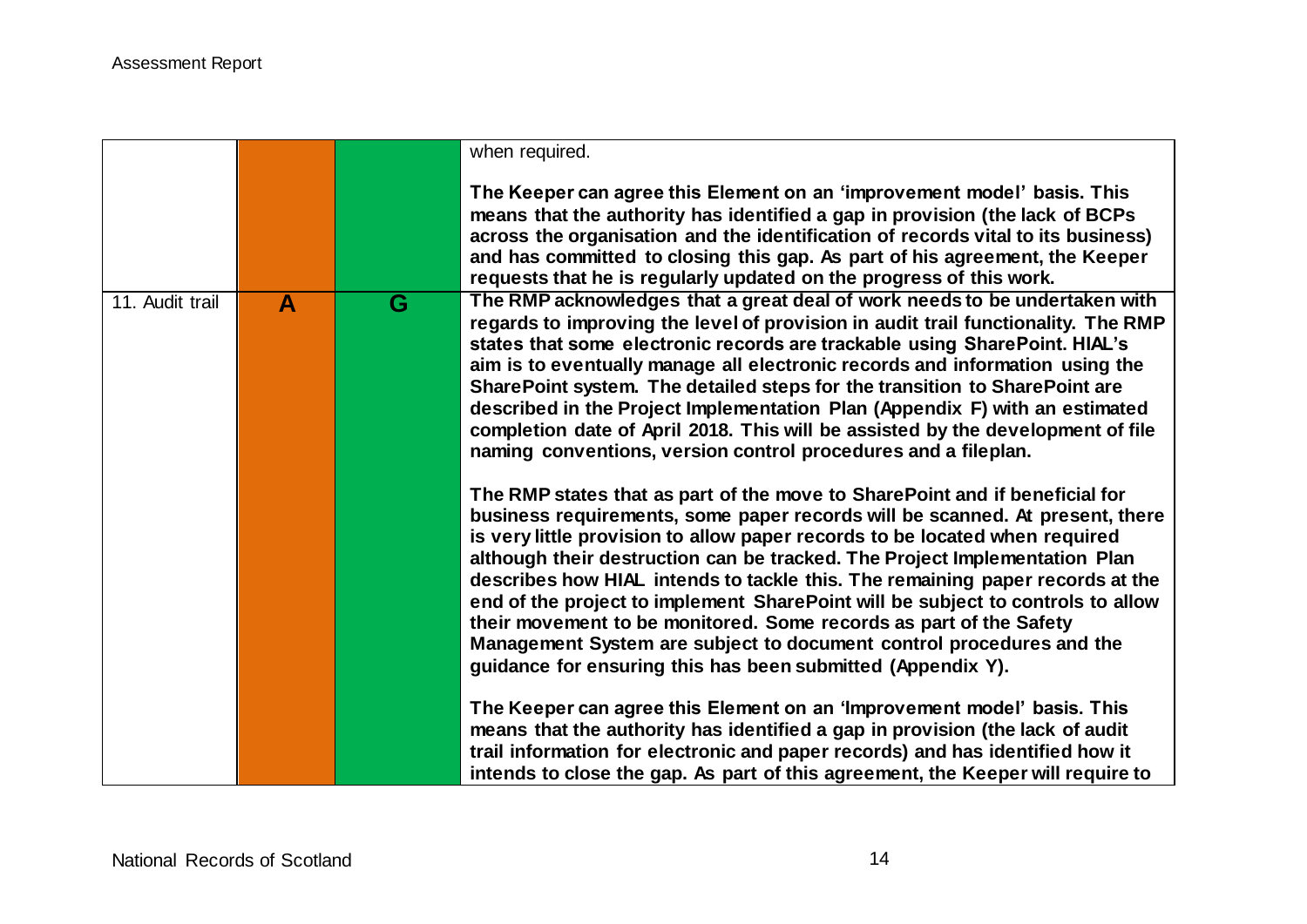|                                                             |   |                  | be kept informed of progress as the work to close the gap continues.                                                                                                                                                                                                                                                                                                                                  |
|-------------------------------------------------------------|---|------------------|-------------------------------------------------------------------------------------------------------------------------------------------------------------------------------------------------------------------------------------------------------------------------------------------------------------------------------------------------------------------------------------------------------|
| 12.<br>Competency<br>Framework<br>for records<br>management | A | $\blacktriangle$ | HIAL has submitted the Job Description of the Information and Records Manager<br>(see Element 2). This shows a clear responsibility for developing and implementing<br>a RMP and associated records and information management policies and<br>procedures.                                                                                                                                            |
| staff                                                       |   |                  | The RMP also shows a commitment to providing staff with appropriate training.<br>Initial training with senior managers was commenced in November 2015. The<br>session was designed to raise awareness of and highlight the benefits of<br>compliance with PRSA, Data Protection and Freedom of Information legislation.<br>The slides from the workshop have been submitted as evidence (Appendix Z). |
|                                                             |   |                  | Staff who process personal information are required to undergo Data Protection<br>training (see Element 9).                                                                                                                                                                                                                                                                                           |
|                                                             |   |                  | The Project Implementation Plan (Appendix F) has identified how further<br>training could be added to the existing e-learning package and the timescales<br>for achieving this. The Keeper requests that he is sent samples of this training<br>once it has been rolled out.                                                                                                                          |
|                                                             |   |                  | The Keeper can agree this Element on an 'improvement model' basis. This<br>means that the authority has identified a gap in provision (the lack of<br>information and records management training for relevant staff) and has<br>evidenced how it intends to close this gap. The Keeper requests that he is<br>kept up to date with the progress of this work.                                        |
| 13.                                                         | G | G                | The RMP states that HIAL will assess and review the RMP on an annual basis using                                                                                                                                                                                                                                                                                                                      |
| Assessment<br>and Review                                    |   |                  | a self-assessment mechanism. Each airport within HIAL will be required to complete<br>a self-assessment at least on an annual basis which would provide evidence of                                                                                                                                                                                                                                   |
|                                                             |   |                  | compliance with policies and procedures at a local level. The self-assessment form                                                                                                                                                                                                                                                                                                                    |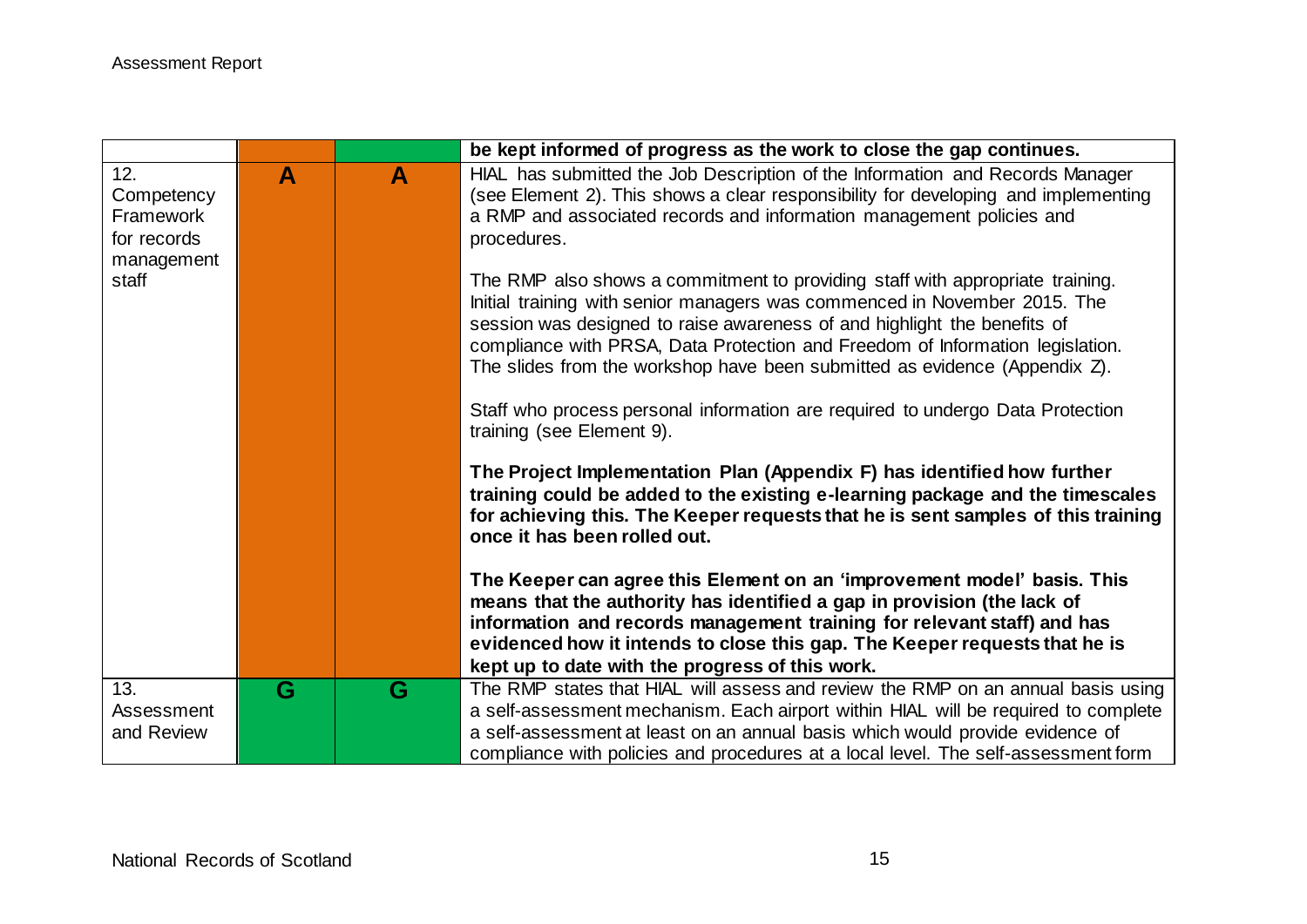|                                  |   |   | is also based on the auditor's checklist submitted as Appendix AD.                                                                                                                                                                                                                                                                                                                                                                                 |
|----------------------------------|---|---|----------------------------------------------------------------------------------------------------------------------------------------------------------------------------------------------------------------------------------------------------------------------------------------------------------------------------------------------------------------------------------------------------------------------------------------------------|
|                                  |   |   | Section 8.8 of the Information and Records Manager's Job Description (Appendix D)<br>showing a responsibility for ensuring that all aspects of information and records<br>management practices within HIAL are reviewed. The results of the self-assessment<br>will be reported to the Board of HIAL. A sample of the minutes of the meeting where<br>the Board approved the RMP and Project Improvement Plan have been submitted<br>(Appendix A). |
|                                  |   |   | The RMP states that compliance with the elements of the RMP will be audited by<br>HIAL's internal audit team. The questions used to evaluate compliance have been<br>submitted as Appendix AD. The Keeper commends the involvement of auditors in<br>measuring the levels of compliance with HIAL's RMP and associated records<br>management policies and procedures.                                                                              |
|                                  |   |   | The Keeper agrees that there are measures in place to ensure that the RMP and<br>supporting policies and procedures will be assessed and reviewed.                                                                                                                                                                                                                                                                                                 |
| 14. Shared<br><b>Information</b> | G | G | HIAL has submitted a template form and guidance covering the sharing of<br>information with law enforcement agencies (Appendix V).                                                                                                                                                                                                                                                                                                                 |
|                                  |   |   | Also submitted are the slides of a training session for senior managers (Appendix<br>Z). This covers various aspects of the PRSA and information governance, including<br>information sharing.                                                                                                                                                                                                                                                     |
|                                  |   |   | The draft guidance for information sharing (Appendix AA) has been<br>submitted. This is still in draft format but provides the Keeper with an<br>indication into the proposed procedures for sharing different types of<br>information. The Keeper requests that he is sent the finalised version once it<br>becomes operational.                                                                                                                  |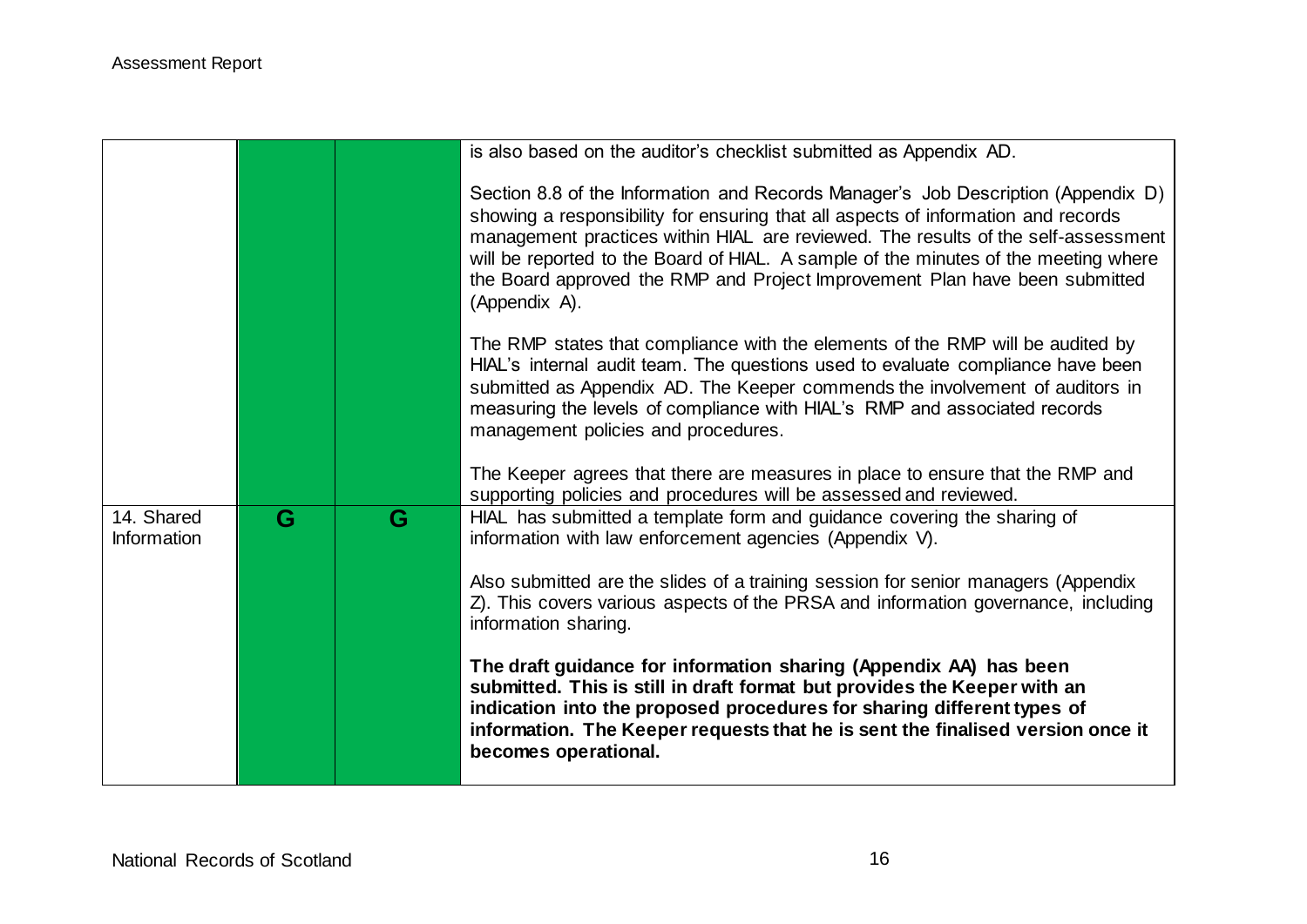|  | HIAL has also developed a MoU to govern arrangements when information sharing<br>takes place. The template MoU has been submitted (Appendix AB). This clearly<br>covers the information governance requirements to be considered when sharing<br>information. HIAL has been in discussions with the Information Commissioner's<br>Office regarding the development of the guidance and MoU. |
|--|---------------------------------------------------------------------------------------------------------------------------------------------------------------------------------------------------------------------------------------------------------------------------------------------------------------------------------------------------------------------------------------------|
|  | The Keeper agrees that HIAL has arrangements in place to govern the sharing of<br>information when required. As part of this agreement, the Keeper requests that he is<br>sent the finalised guidance for information sharing (Appendix AA) once this has<br>been approved and is operational.                                                                                              |

## **6. Keeper's Summary**

Elements 1-14 that the Keeper considers should be in a public authority records management plan have been properly considered by Highlands and Islands Airports Ltd. Policies and governance structures are in place to implement the actions required by the plan.

### **7. Keeper's Determination**

Based on the assessment process detailed above, the Keeper agrees the RMP of Highlands and Islands Airports Ltd.

The Keeper recommends that Highlands and Islands Airports Ltd should publish its agreed RMP as an example of good practice within the authority and the sector.

This report follows the Keeper's assessment carried out by,